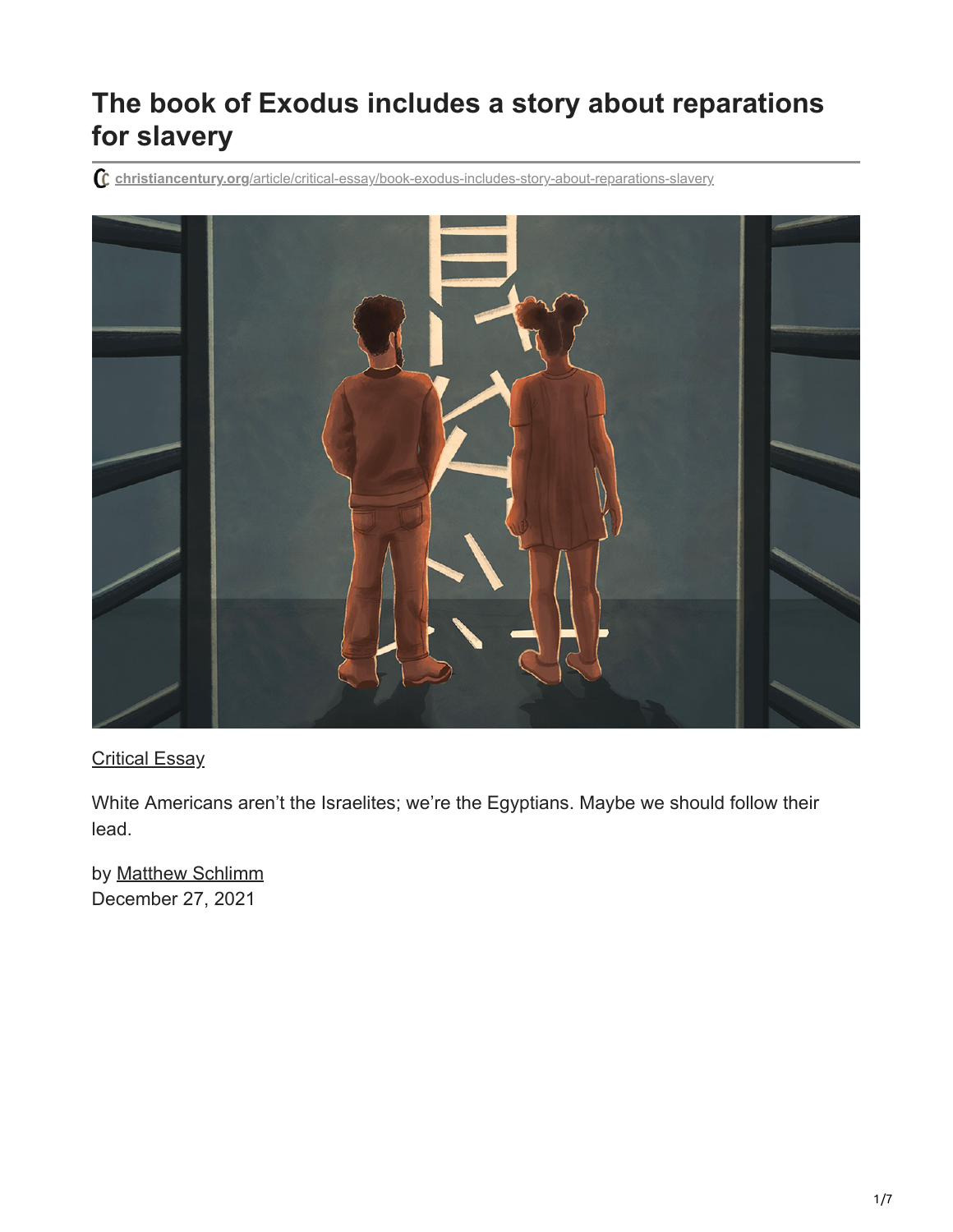

(Illustration by Chelsea Charles)

Christian interpreters of the Bible usually see themselves as God's chosen people. We relate to people like Abraham and Sarah, Isaac and Rebekah, and Jacob and Rachel. When reading a book like Exodus, we naturally think of ourselves as the Israelites rather than the Egyptians. Since childhood, most of us have been taught to read the Bible this way. It allows us to feel like we're on the right side of history. We prefer not to identify with the bad guys.

## **Matthew Schlimm**

Matthew Schlimm is professor of Old Testament at the University of Dubuque Theological Seminary. He has written several books, including *This Strange and Sacred Scripture* and *70 Hebrew Words Every Christian Should Know*.

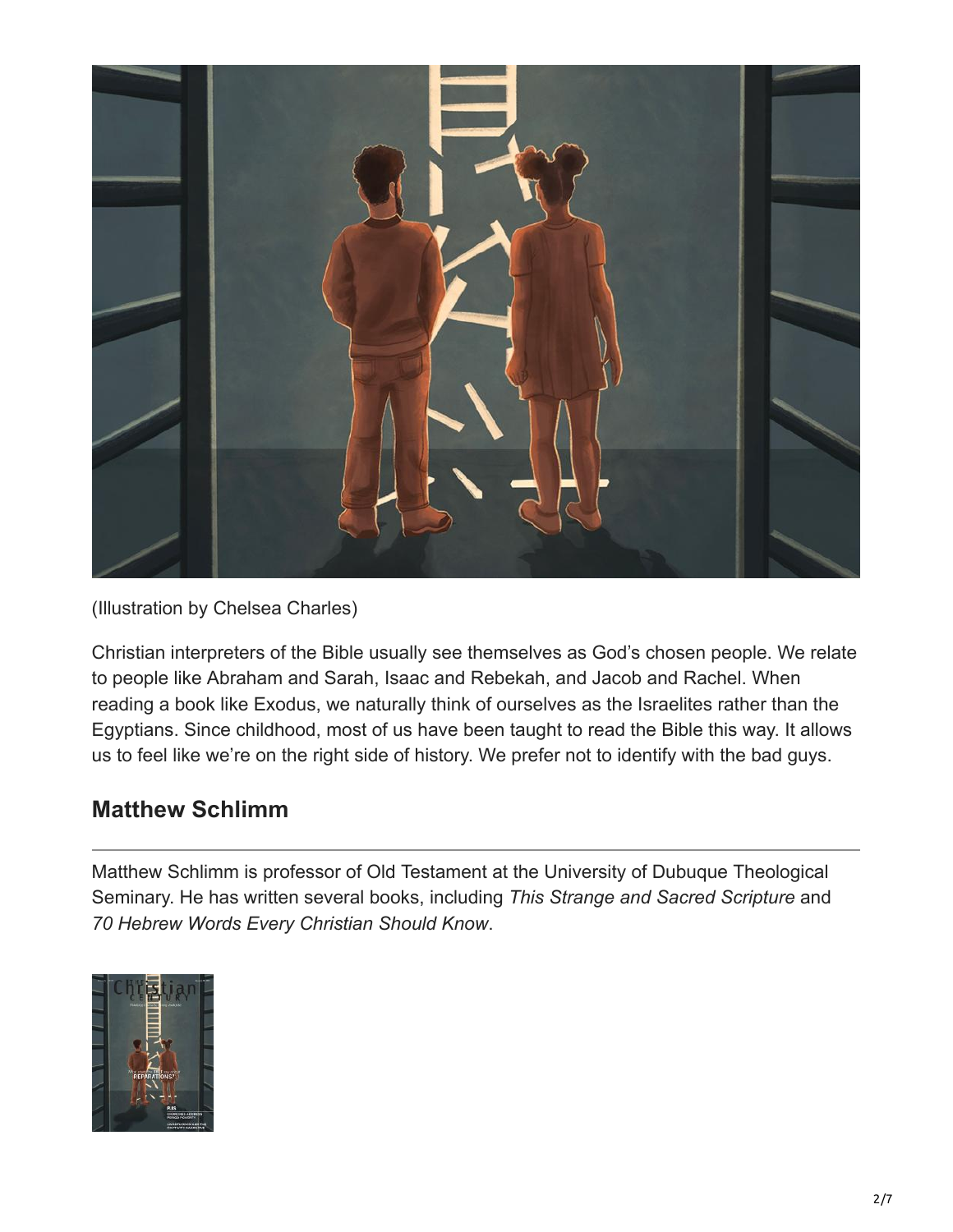### **[Jan 12, 2022 issue](https://www.christiancentury.org/issue/jan-12-2022)**

#### [See All Articles](https://www.christiancentury.org/contributor/matthew-schlimm)

In an essay called "Why I Stopped Talking about Racial Reconciliation and Started Talking about White Supremacy," Korean American writer Erna Kim Hackett characterizes such interpretive practices as "Disney princess theology." In a quote from the essay that went viral in 2020, she points out why it's so problematic that White Christians see themselves as the princess in every story:

For the citizens of the most powerful country in the world, who enslaved both Native and Black people, to see itself as Israel and not Egypt when studying Scripture is a perfect example of Disney princess theology. And it means that as people in power, they have no lens for locating themselves rightly in Scripture or society—and it has made them blind and utterly ill-equipped to engage issues of power and injustice.

In actuality, White Americans more closely resemble the Egyptians than the Israelites. Unlike the Egyptians, however, White people have failed to pay reparations for the legacy of slavery.

If you've never heard that the Egyptians paid reparations to the Hebrews for the time that they spent in slavery, it's not entirely your fault. "The Israelites," says Exodus, ". . . had asked the Egyptians for jewelry of silver and gold, and for clothing, and the Lord had given the people favor in the sight of the Egyptians, so that they let them have what they asked. And so they plundered the Egyptians" (12:35–36). The first sentence sounds like the Egyptians are engaging in a practice remarkably similar to reparations. Coins had not yet been invented, so in lieu of currency, the Egyptians gave the greatest valuables they owned. But what about the plundering? One definition of *plunder* is "to take something wrongfully." Why would God encourage seizing someone else's property wrongfully? Are the Israelites doing something good, receiving what is owed to them for centuries of working without pay? Or are they stealing?

The original Hebrew word, translated in the New Revised Standard Version and elsewhere as *plunder*, appears more than 200 times in the Bible. In a handful of cases, it appears alongside other, similar words in violent contexts (see 2 Chron. 20:25). Exodus 12:35–36, by contrast, talks about the Israelites asking Egyptians for valuables and the Egyptians giving tremendous gifts. That doesn't sound like theft or warfare. It sounds more like a wedding reception or a baby shower. The Egyptians give great gifts to make sure that the Israelites have a good start in their new lives. It sounds even more like the Egyptians realized their treatment of the Israelites was fundamentally wrong, and they tried to make reparations.

This text from Exodus is hardly the only one in the Bible relevant to the discussions of reparations. Duke L. Kwon and Gregory Thompson's *Reparations: A Christian Call for Repentance and Repair* points to reparations as the church's calling and responsibility. They explain that such reparations need to entail two key elements. The first is *restitution*, giving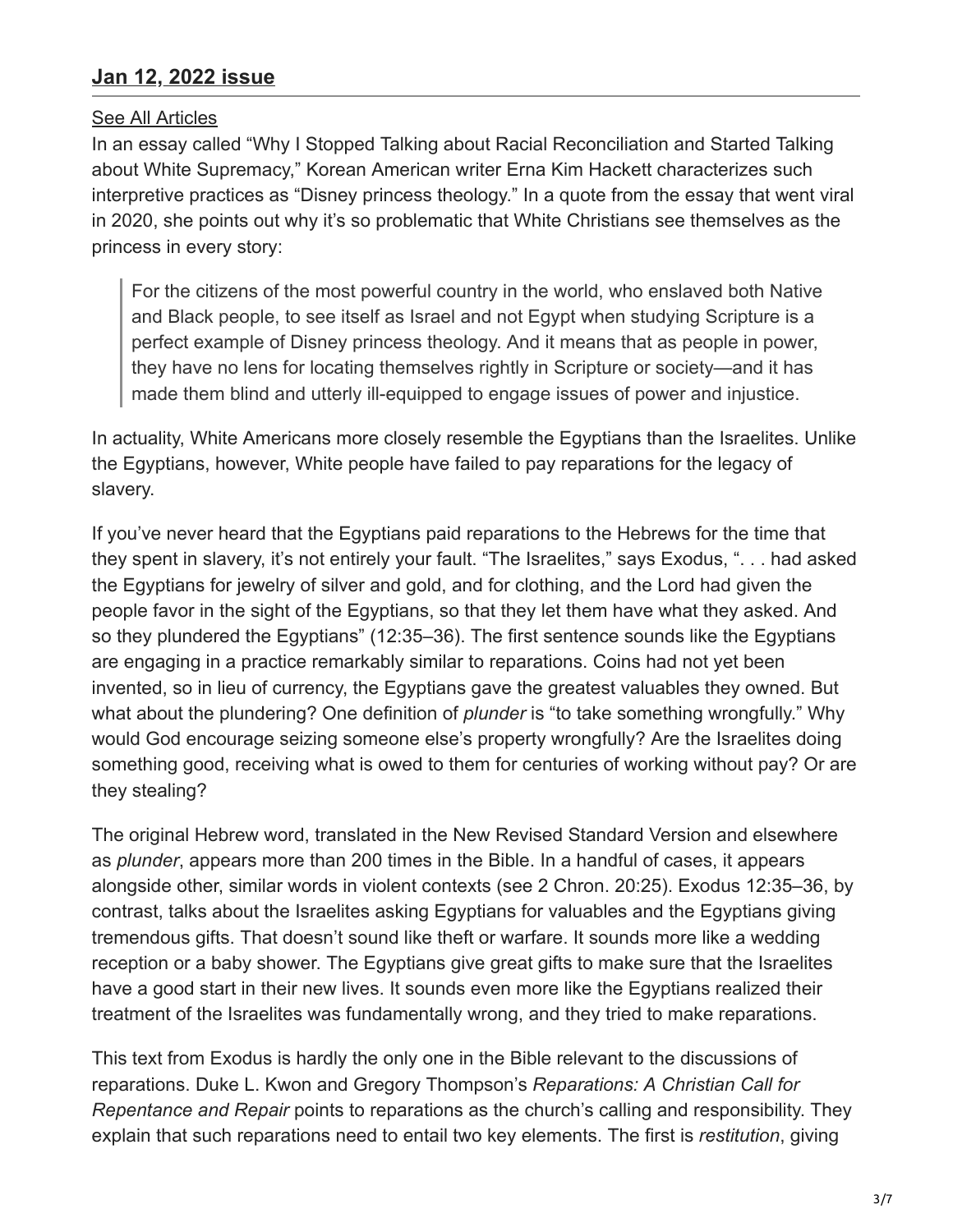back what was wrongfully taken. They reference Zacchaeus, who pays back four times what he wrongfully took (Luke 19:1–10). They show how Zacchaeus's actions entail obedience to texts like Exodus 22:1, which says that thieves need to compensate their victims four or five times over.

The second element of reparations is *restoration*, making the wronged person whole again. Here, Kwon and Thompson pay careful attention to the parable of the Good Samaritan, who ensures that the robbed person fully recovers and can move forward with health—even though the Samaritan did not personally cause the robbery and injury (Luke 10:25–37).

The writers of scripture don't want us to miss this point: enslavers owe a debt.

Kwon and Thompson also look at the passage from Exodus 12. It turns out that when the word so oddly translated as "plunder" is conjugated as it is here, it almost always means "deliver," "rescue," or "save," as in Ezekiel 14:14. There Ezekiel talks of saintly people like Noah *saving* themselves from coming famine. If Exodus is using the word the same way as Ezekiel is, then the Israelites are not robbing the Egyptians—they're saving them. Indeed, just a few verses earlier, the Egyptians urged the Israelites to leave because they feared they would all die (12:33). The Egyptians have already faced an onslaught of plagues, and they dread more coming. The best way to understand Exodus 12:36 (and the closely related 3:22) is that the Israelites *rescue* the Egyptians from God's ongoing judgment by asking for and receiving their valuables.

This gift giving does not make things perfectly even, but it does symbolize an end to hostilities. It signifies a new beginning. It demonstrates the Egyptians' readiness to relate to the Israelites in new ways. In an act of significant sacrifice, they surrender their greatest valuables with no strings attached. They demonstrate concretely that they are no longer going to exploit the Israelites. They give the Israelites the means to move forward not in destitution, but in prosperity.

And these reparations benefit not just the oppressed but also the oppressors. In Egyptian thinking, all facets of society were supposed to operate smoothly and in concert with one another. The infanticide, slavery, and plagues of Exodus left no doubt that Egyptian society had failed to reach its own goals. The only way to become a functioning society again was to address past wrongs in hopes of avoiding divine judgment.

At their heart, reparations have always been about transforming broken societies into flourishing communities. Ta-Nehisi Coates rooted his groundbreaking essay "The Case for Reparations" (*Atlantic*, June 2014) in Deuteronomy 15:12–15, in which God commands that the Israelites set their Hebrew slaves free after six years of service. The text also specifies that the Israelites must outfit the freed slaves with an abundance of gifts, including food and wine for the short term and farm animals that would enable former slaves to generate longterm income. Sheep and goats served as a sort of ancient savings account, giving people assets that could be sold during a drought or other crisis.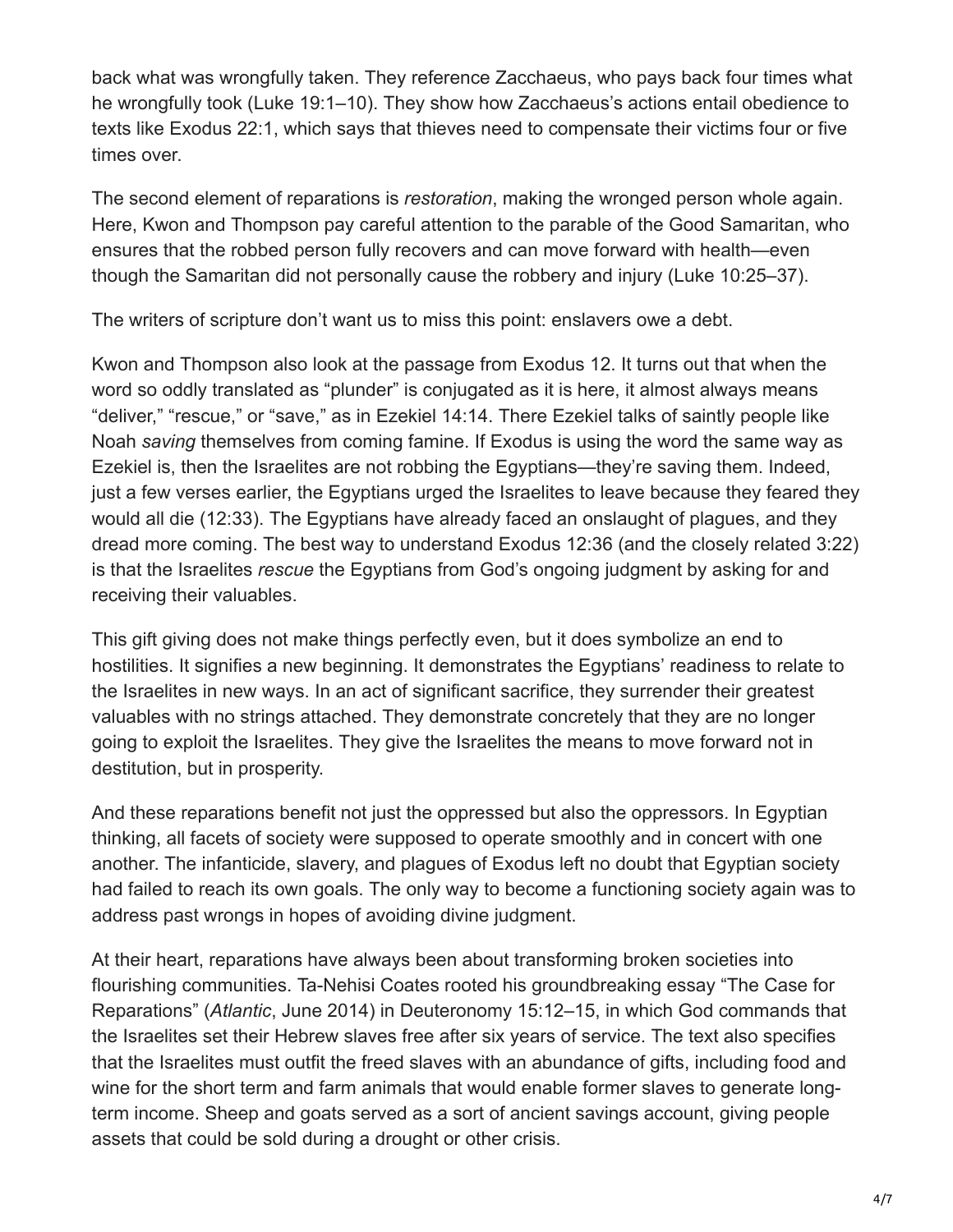These biblical stipulations don't exactly call for 40 acres and a mule, but they aren't far removed from such an idea. Indeed, George Fox, the founder of the Quaker movement, appealed directly to this Deuteronomy text in the 1600s when advocating something very similar to reparations. He urged slaveholders to set their slaves free after a period of service, and he added, "When they go, and are made free, l*et them not go away empty-handed*, this I say will be very acceptable to the Lord, whose Servants we are."

The promise of restitution for slavery recurs elsewhere in the Hebrew Bible as well. In Genesis 15:14, God promises Abraham that after centuries of slavery, his descendants will leave an oppressive land with great wealth. Then, amid Moses' call, God tells him that the Israelites will go out of Egypt with gold, silver, and clothing, which will be gifts for the next generation (Exod. 3:20–22). Later, just before the original Passover, God tells Moses it's time to fulfill this earlier promise (11:2–3). Finally, as the Israelites get ready to leave Egypt, they ask the Egyptians for silver, gold, and clothing—and the Egyptians freely give it. Much later in the Bible, Psalm 105:37–38 celebrates that these gifts were given.

These repeated references to the Egyptians giving their greatest valuables amid the Israelites' emancipation make clear that the writers of scripture don't want us to miss this essential point: enslavers owe a debt. And, despite many protestations to the contrary, it can be paid by giving valuables that ensure the success of freed slaves and their descendants. In Exodus 3:22 it's clear that these reparations are for the descendants of slaves, too. The Egyptians' silver, gold, and clothing will be placed on Israelite children. It's a time of hope in new beginnings for future generations.

Further, understanding texts in the Torah as calling for reparations for slavery, or something very close to it, is consonant with other biblical teachings. In Genesis, gift giving serves to resolve conflicts, facilitate forgiveness, and move past wrongdoings. When Abram's and Lot's shepherds can't get along, Abram lets Lot have his choice of land (Gen. 13:5–12). When the Philistines and Isaac come close to violence over who possesses which wells, Isaac cedes land he could claim as his own (Gen. 26:12–33). Amid painful strife, Rachel and Leah exchange gifts and privileges to find a way forward (Gen. 30:14–18). When Esau looks ready for revenge, Jacob gives an abundance of gifts to make up for terrible wrongdoings (Gen. 32:3–21, 33:1–17).

It's not that wrongdoers can pay bribes to make artificial peace. Rather, sacrifices of significance introduce alternate logics and ways of being in the world. They function as catalysts of reconciliation. They work sacramentally as outward and visible signs of inward and invisible changes of attitude. They demonstrate when repentance is real. It's hard to overestimate the costs of reparations, but it's also hard to overestimate their potential for healing.

In one of the most famous sermons in American history, preached on January 1, 1808, Absalom Jones begins by describing Israelite slavery in ways that easily connect with American slavery: "They were compelled to work in the open air, in one of the hottest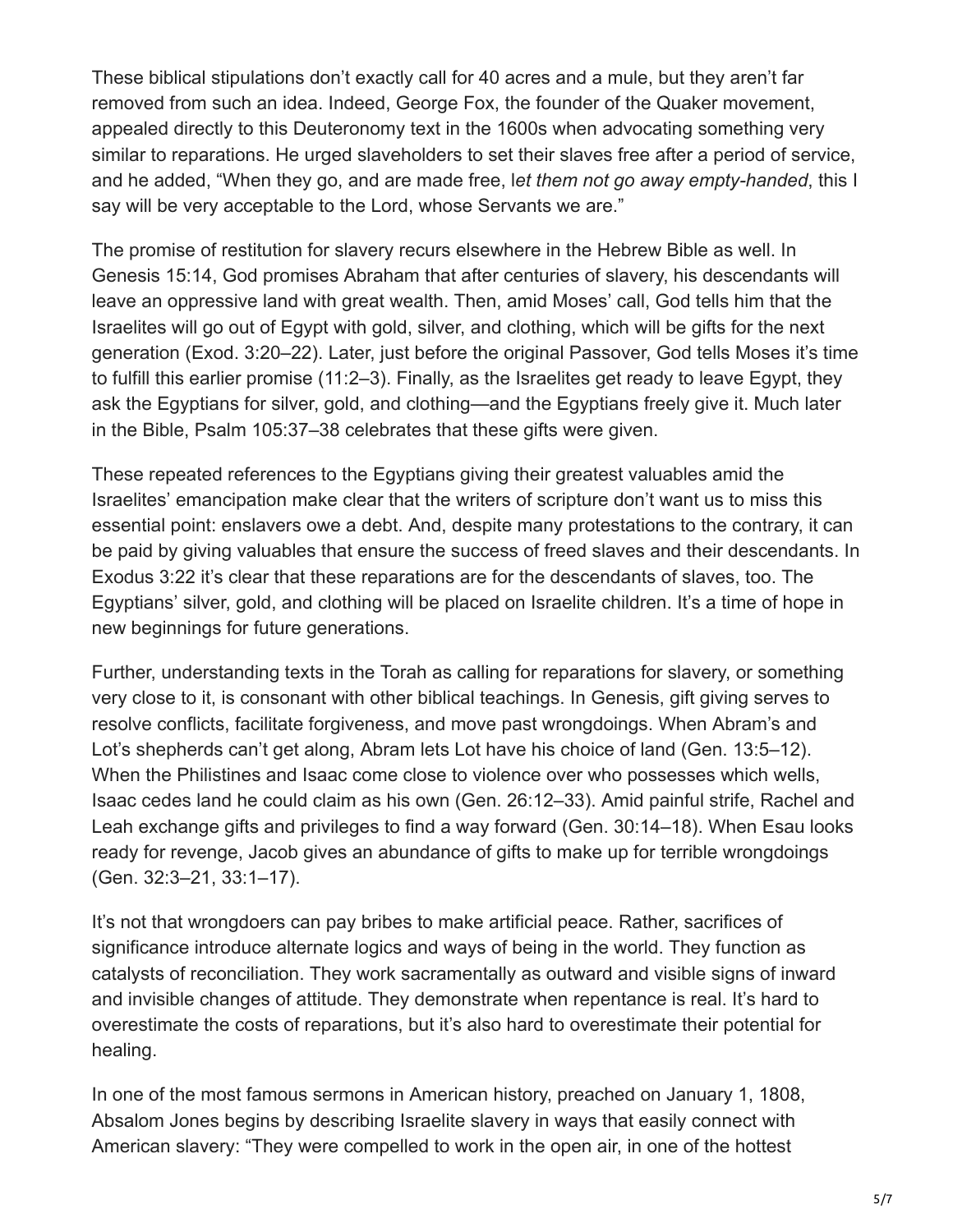climates in the world: and, probably, without a covering from the burning rays of the sun." After talking about God's intervention in Egypt, he reminds his listeners that God is the same yesterday, today, and forever. With those words, he pivots from the past to the present, proclaiming that God is now at work in abolishing the African slave trade:

Dear land of our ancestors! thou shalt no more be stained with the blood of thy children, shed by British and American hands: the ocean shall no more afford a refuge to their bodies, from impending slavery: nor shall the shores of the British West India islands, and of the United States, any more witness the anguish of families, parted for ever by a publick sale. For this signal interposition of the God of mercies, in behalf of our brethren, it becomes us this day to offer up our united thanks.

The first time I read that sermon to a group of undergraduate students, a Black student expressed discomfort with the idea that it was already time to offer thanks. He knew that while the transatlantic slave trade and even slavery itself may have ended, he still wasn't in the promised land. Allen Dwight Callahan makes the same point in *The Talking Book*: for African Americans, the period since the Emancipation Proclamation relates best not to times of thriving in a land of milk and honey but rather to times of wandering in the grueling heat of the desert, not yet free to enjoy the blessings of a good land.

A report from the Economic Policy Institute makes clear just how much the United States still resembles a barren wasteland for many African Americans: "With respect to homeownership, unemployment, and incarceration, America has failed to deliver any progress for African Americans over the last five decades." The median household wealth of Black families is about one-tenth that of White families. Only 41 percent of Black Americans are homeowners, compared with 71 percent of White Americans. For every 100,000 Black Americans, 1,730 are incarcerated, compared with 270 of every 100,000 White Americans. It goes on. The persistent inequalities of both economics and opportunity are staggering.

In the Bible, the Israelites do not wake up in the promised land the day after leaving Egypt. For 40 long years, they eked out an existence under oppressive desert heat. What happens to them there is often overlooked—but it is relevant to our American context.

Some of the most disturbing stories in the book of Numbers involve people who try to prevent the Israelites from making it to the promised land. At least five different groups of people do all they can to block the Israelites on their journey (20:14–22, 21:1–3, 21–35, 22:1–24:25). Repeatedly, the Israelites ask in the most polite terms possible just to pass through others' land. They promise not to take so much as a drop of water, a grain of barley, or a single grape—in fact, they say that they'll avoid wells, fields, and vineyards altogether. They just need to make it to Canaan.

But the powers and principalities of that age do all they can to block the Israelites. They refuse passage. They deny water. They attack the Israelites instead. They take them captive. They even try to use religion—a famous holy man named Balaam—to try to curse this group